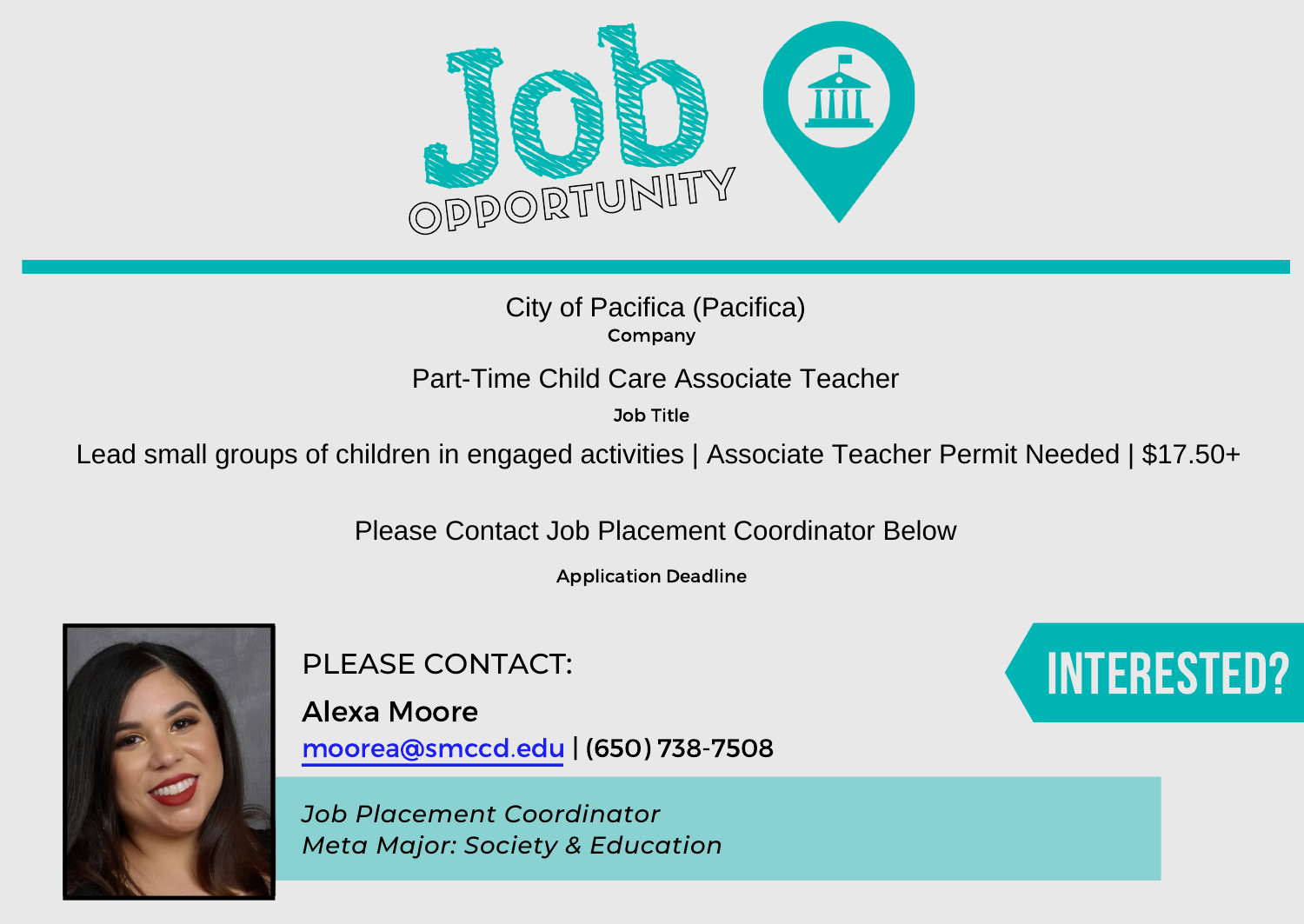

Company

Job Title

Gateway Learning Group (Various Bay Area Locations)<br>
Full/Part-Time Behavior Technician<br>
Job Title<br>
Learn how to work one-on-one with children using ABA therapy fostering their skills & talents | \$18+<br>
Please Contact Job P

Application Deadline



PLEASE CONTACT:

Alexa Moore moorea@smccd.edu | (650) 738-7508

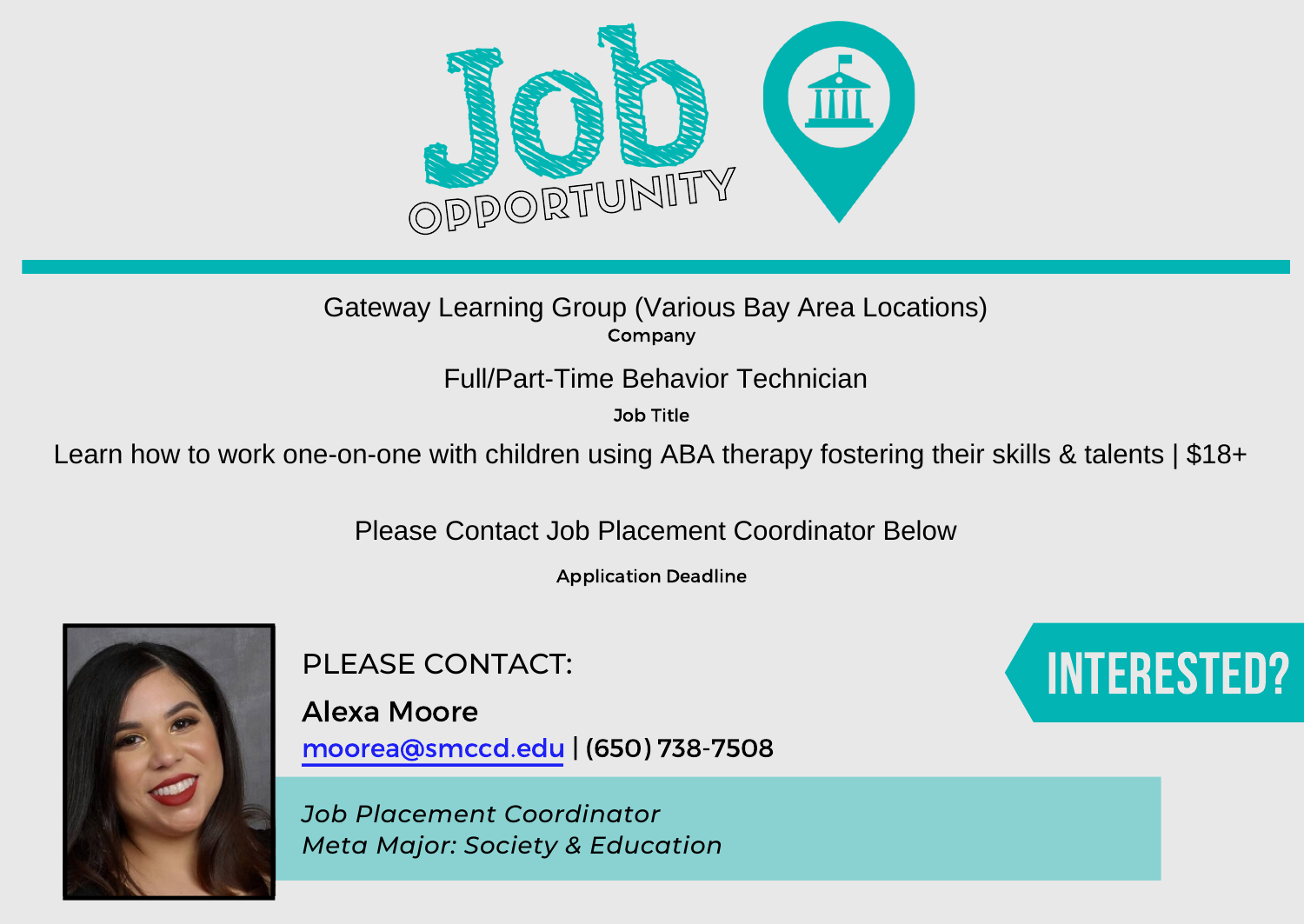

Company HealthRight 360 - Women's Recovery Association (San Mateo, CA)<br>
Company<br>
Full/Part-Time Care Coorinator<br>
Job Title<br>
Build your in-person skills working to support individuals while gaining certification hours | \$19+

Job Title

Please Contact Job Placement Coordinator Below

Application Deadline



PLEASE CONTACT:

Alexa Moore moorea@smccd.edu | (650) 738-7508